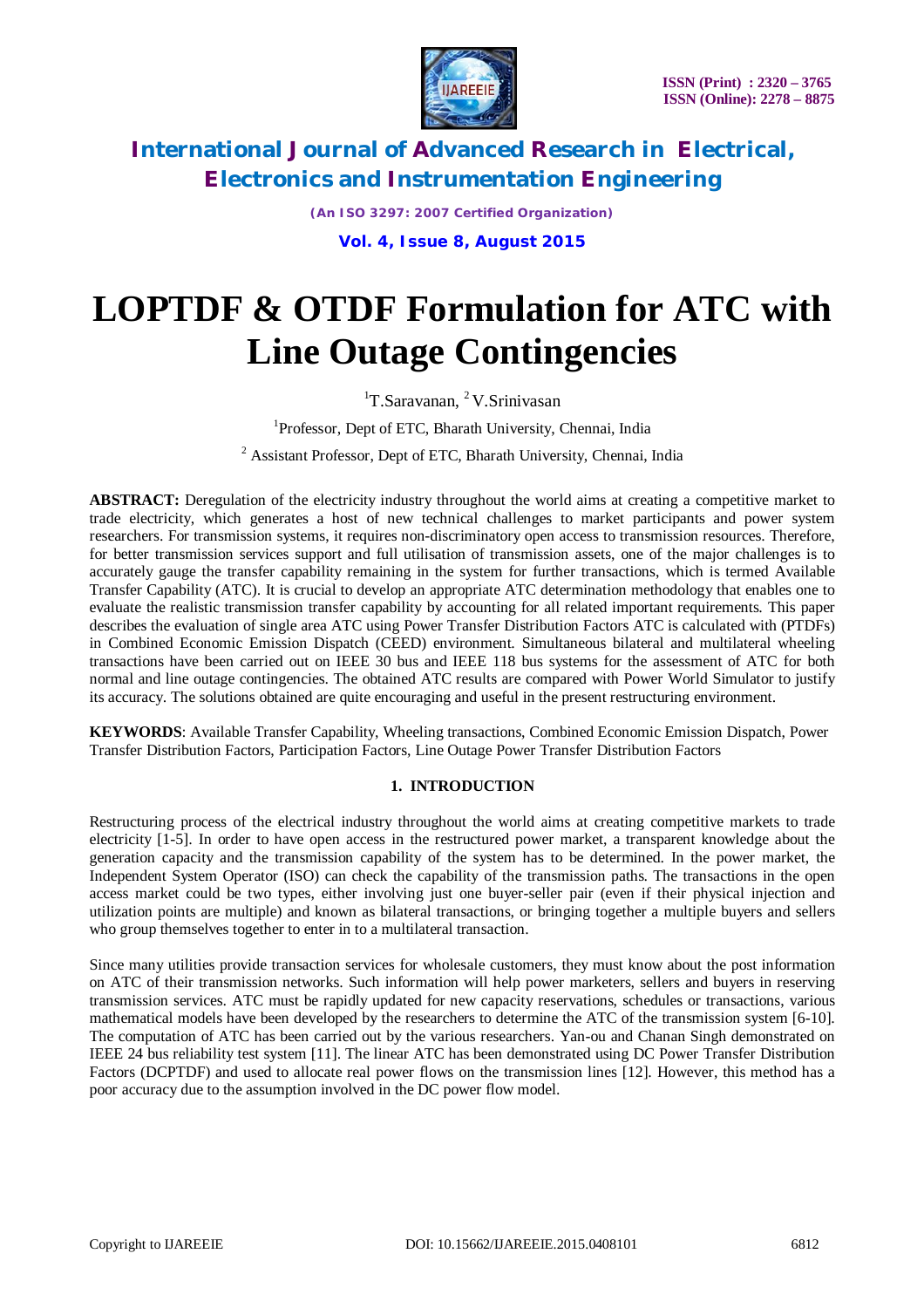

*(An ISO 3297: 2007 Certified Organization)*

### **Vol. 4, Issue 8, August 2015**

*International Conference on Modeling and Simulation*

#### *Coimbatore, 27-29 August 2007*

Researchers have proposed the computation of ATC using AC Power Transfer Distribution Factors (ACPTDF) [13- 15]. The new methods to evaluate ATC in competitive environment are proposed in [16-18].

In this paper, ATC is computed using PTDF in CEED environment for IEEE test systems. Before computing the ATC, the basic optimal power flow solution has to be determined. Researchers proposed a price penalty factor for solving the CEED problem, which blends the emission costs with the normal fuel costs [19]. Yurevich et al. validated evolutionary programming (EP) algorithm to solve optimal power flow problem with quadratic and sine component cost functions [20]. Evolutionary computation methods have been applied for solving EP based CEED problem with non-linear scaling factor and demonstrated on various IEEE test systems [21]. CEED problem is formulated as a multi-objective problem by considering both economy and emission simultaneously. This bi-objective problem is converted in to single objective function using price penalty approach.

The assessment of ATC in CEED environment using PTDF are demonstrated on IEEE 30 bus and IEEE 118 bus systems with line flow constraints. Simultaneous bilateral and multilateral transactions have been carried out in the test systems for the assessment of ATC for both normal and contingency modes. The obtained results are compared with Power World Simulator package [22].

#### **II. AVAILABLE TRANSFER CAPABILITY**

Available Transfer Capability (ATC) is a measure of the transfer capability remaining in the physical transmission network for further commercial activity over and above the already committed uses [23]. ATC evaluation is important because it is the point where power system reliability meets electricity market efficiency. ATC can have a huge impact on market outcomes and system reliability, so the results of ATC are of great interest to all involved. ATC can be expressed as:

*ATC = TTC – Existing Transmission Commitments* (1)

Where, Total Transfer Capability (TTC) is defined as the amount of electric power that can be transferred over the interconnected transmission network or particular path or interface in a reliable manner while meeting all of a specific set of defined pre and post contingency conditions. Existing transaction is the power flow over the transmission paths at the desired time at which ATC should be calculated. This is the already committed used power on the transmission path. Utilities would have to determine adequately their ATC's to insure that system reliability is maintained while serving a wide range of transmission transactions. ATC between and within areas of the interconnected power system and ATC for critical transmission paths between these areas would be continuously updated and posted changes in scheduled power transfers between the areas [1-5].

The information of ATC, as an important indicator of the system performance, is useful in restructured energy market in many ways.

ATC at base case, between bus *m* and bus *n* using line flow limit (thermal limit) criterion is mathematically formulated using PTDF as

 $ATC_{mn} = \min\{T_{ii, mn}\}, i j \in N_L$  (2) Where  $T_{j,lmn}$  denotes the transfer limit values for each line in the system. It is given by

*International Conference on Modeling and Simulation Coimbatore, 27-29 August 2007*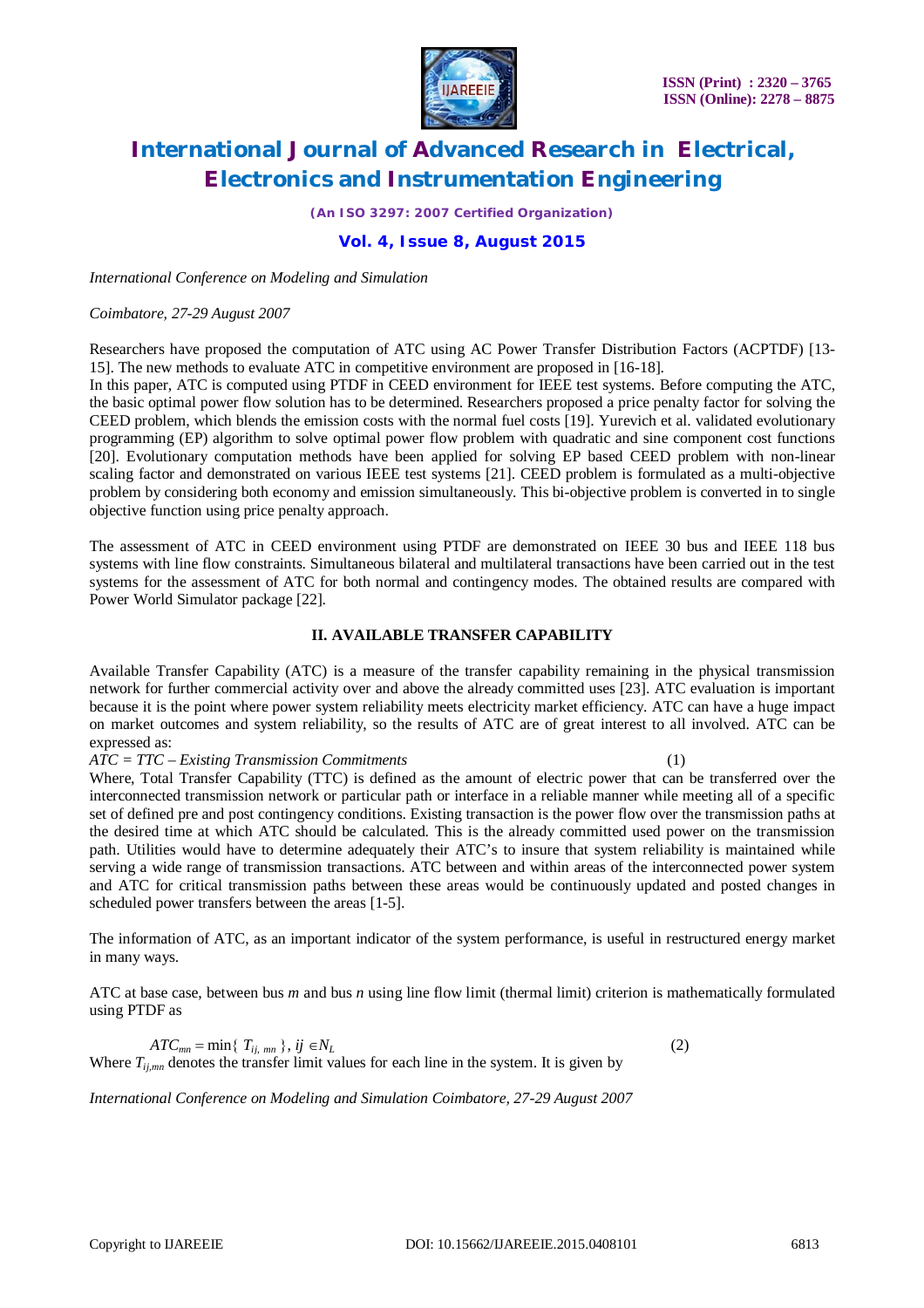

 $\int_0^1 ( - P_{ij}^{\ \ max} - P_{ij}^{\ 0} )$ 

# **International Journal of Advanced Research in Electrical, Electronics and Instrumentation Engineering**

*(An ISO 3297: 2007 Certified Organization)*

### **Vol. 4, Issue 8, August 2015**

 $\int$ <sup>*P*</sup>*ij*</sub><sup>*m*</sup>*n*<sub>*ij*</sub><sup>*n*</sup><sub>*n*<sup>*n*</sup></sup>*j*<sup>*n*</sup><sub>*ij*</sub><sup>*n*</sup>)</sub>

 *PTDFij*, *mn*  $T_{ij, mn} = \frac{1}{2} \alpha \text{ (infinite)}$ 

  *PTDFij*, *mn* Where

 $\begin{array}{c} \hline \end{array}$ *PTDF*<sub>ii,*mn*</sub>  $>0$  $\begin{array}{c} \hline \end{array}$  $\begin{aligned} &PTDF_{ij, \; mn} \; = 0^\parallel \end{aligned}$  $\}$  (3)  $\begin{array}{c} \hline \end{array}$  $\left. \rho TDF_{ij,\;mn}\right. <0^{\parallel}$  |

J  $P_{ij}^{max}$  is the MW power limit of a line between bus *i* and *j*.  $P_{ij}^{o}$  is the base case power flow in line between bus *i* and *j*.

*PTDFij,mn* is the power transfer distribution factor for the line between bus *i* and *j* when a transaction is taking place between bus *m* and *n*.

 $N_L$  is the total number of lines.

In this paper, the optimal settings of generators under CEED environment are considered as a base case power flow. The PTDF may be either DCPTDF or ACPTDF and it depends on the method of formulation and it is explained in the section III.

### **2.1 CEED Problem Formulation**

Optimization of CEED problem has been mathematically formulated and is given by the following equation

*Ng*  $\phi = min \sum f(FC, EC)$  (4)  $i=1$ Where

*φ* is the optimal cost of generation (US\$/h).

*FC* and *EC* total fuel cost and total emission of generators respectively.

 $N_g$  represents the number of generators connected in the network.

The cost is optimized within the following power system constraint

$$
N g
$$

 $\sum$ <sup>*P*</sup>g*i*  $=$ <sup>*P*</sup>*d*  $+$ <sup>*P*</sup> *l* (5)

 $i = 1$ 

Where

*P<sup>d</sup>* is the total load of the system and  $P_l$  is the transmission losses of the system.

The bi-objective combined economic emission dispatch problem is converted into single optimization problem by introducing price penalty factor *h* [24] and the CEED optimization problem is solved using evolutionary programming and the more information is also available in the paper [6-10].

### **III. PTDF CALCULATION**

PTDFs determine the linear impact of a transfer (or changes in power injection) on the elements of the power system.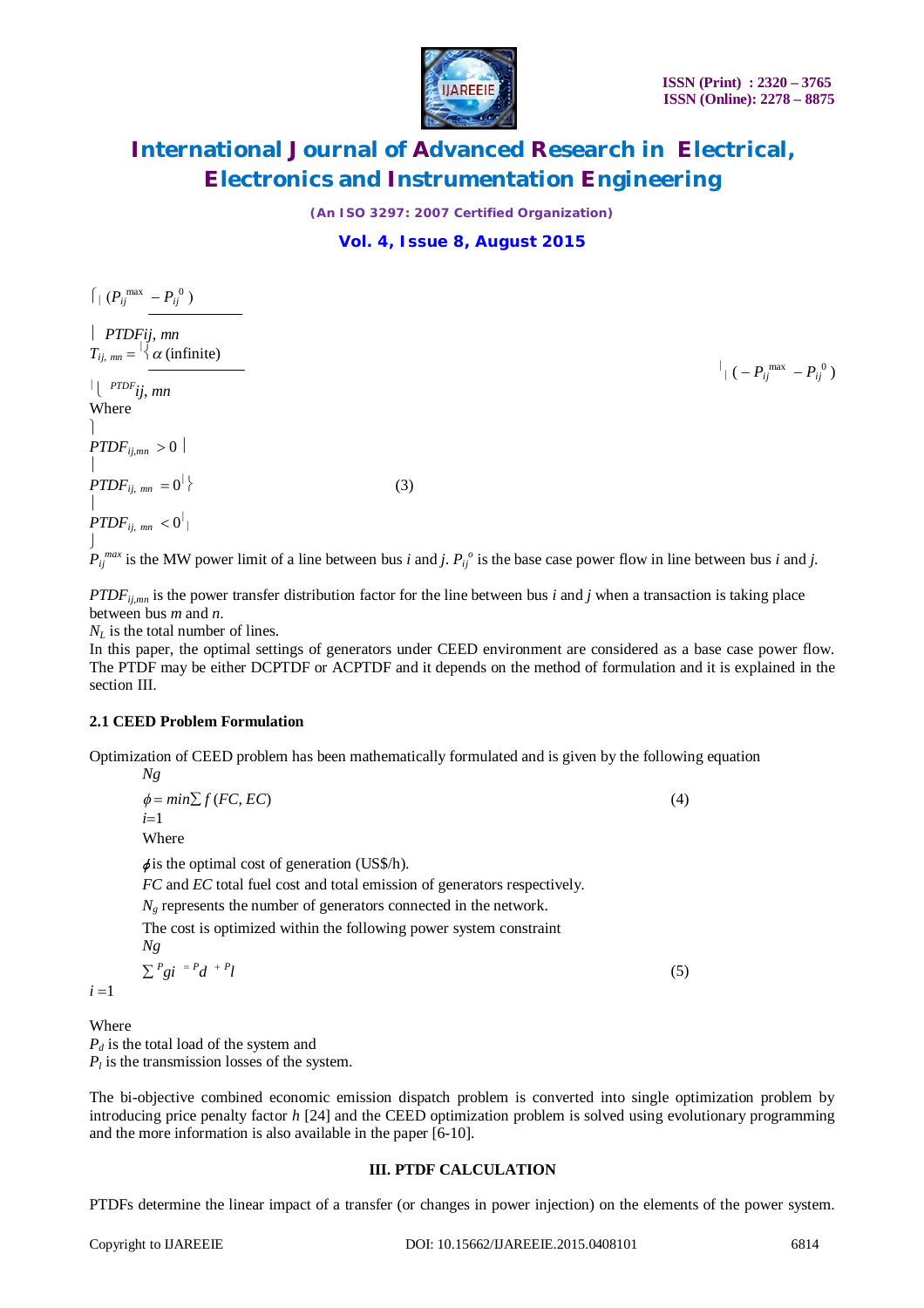

*(An ISO 3297: 2007 Certified Organization)*

### **Vol. 4, Issue 8, August 2015**

These values provide a linearized approximation of how the flow on the transmission lines and interfaces change in response to transaction between the seller and buyer.

#### **3.1 DCPTDF Formulation**

The linear DC Power Transfer Distribution Factors (DCPTDF) are used to allocate MW flows on the lines for a transaction in the system and they are based on DC power flow equations [11-15]. These equations are simply the real part of decoupled power flow equations in which voltages and reactive powers are ignored and only angle and real powers are solved by iterating

*International Conference on Modeling and Simulation*

*Coimbatore, 27-29 August 2007*

 $\left[\Delta\delta\right] = \left[B\right]^{-1}$  $\Delta P$  (6)

Where *B* is bus susceptance matrix and  $\Delta P$  is the change in power at base case. However, this has a poor accuracy due to assumption involved in the DC power flow

model [12].

#### **3.2 ACPTDF Formulation**

The AC power transfer distribution factors proposed for calculation of ATC [13] were used to find various transmission system quantities for a change in MW transaction at different operating conditions.

Consider a bilateral transaction  $t_k$  between a seller bus *m* and buyer bus *n*. Line 1 carries the part of the transacted power and is connected between buses *i* and *j*. For a change in real power, transaction among the above buyer and seller by  $\Delta t_k$ MW, if the change in a transmission line quantity  $q_1$  is  $\Delta q_1$ , power transfer distribution factors can be defined as,

 $\Delta q$  $\textit{PTDF}_{ij,mn} = \frac{l}{\Delta t}$ 

*k*

The transmission quantity  $q_l$  can be either real power flow from bus *i* to *j* (P<sub>ii</sub>) (or) real power flow from bus *j* to bus *i*  $(P_{ii})$ . The above factors have been proposed to compute at a base case load flow with results using sensitivity properties of NRLF Jacobian. Consider full Jacobian in polar coordinates  $[J_T]$ , defined to include all the buses except slack (including **∆**Q-**∆**V equations also for PV buses).

> $|\Delta \delta|$   $|\Delta P|$   $|\Delta P|$  $\bigcap$   $\partial P$  $\partial P$ <sup>1</sup>  $\begin{array}{|c|c|c|c|c|c|} \hline \end{array}$   $= [\partial \delta \quad \partial V \quad \begin{array}{|c|c|c|c|c|} \hline \end{array}$   $= [J_T]^{-1} \quad \begin{array}{|c|c|c|c|c|} \hline \end{array}$  (8)  $\left\lfloor \frac{\Delta V}{\Delta t} \right\rfloor$   $\left\lfloor \frac{\partial Q}{\partial x} \right\rfloor$   $\left\lfloor \frac{\Delta Q}{\Delta t} \right\rfloor$   $\left\lfloor \frac{\Delta Q}{\Delta t} \right\rfloor$  $\begin{bmatrix} \partial \delta & \partial V \end{bmatrix}$

In a base case load flow, if only one of the  $k^{th}$  bilateral transactions is changed by  $\Delta t_k$  MW, only the following two entries in the mismatch vector on RHS of (8) will be non zero.

$$
\Delta P i = \Delta t_k \qquad \Delta P j = -\Delta t_k \tag{9}
$$

With the above mismatch vector elements, the change in voltage angle and magnitude at all buses can be computed from  $(8)$  &  $(9)$  and, hence, the new voltage profile can be calculated. These can be utilized to compute all the transmission quantities q<sub>u</sub> and hence the corresponding in these quantities  $\Delta q_l$  from the base case. Once the  $\Delta q_l$  for all the lines corresponding to a change in transaction  $\Delta t_k$  is known, PTDFs can be obtained from (7). These ACPTDFs,

(7)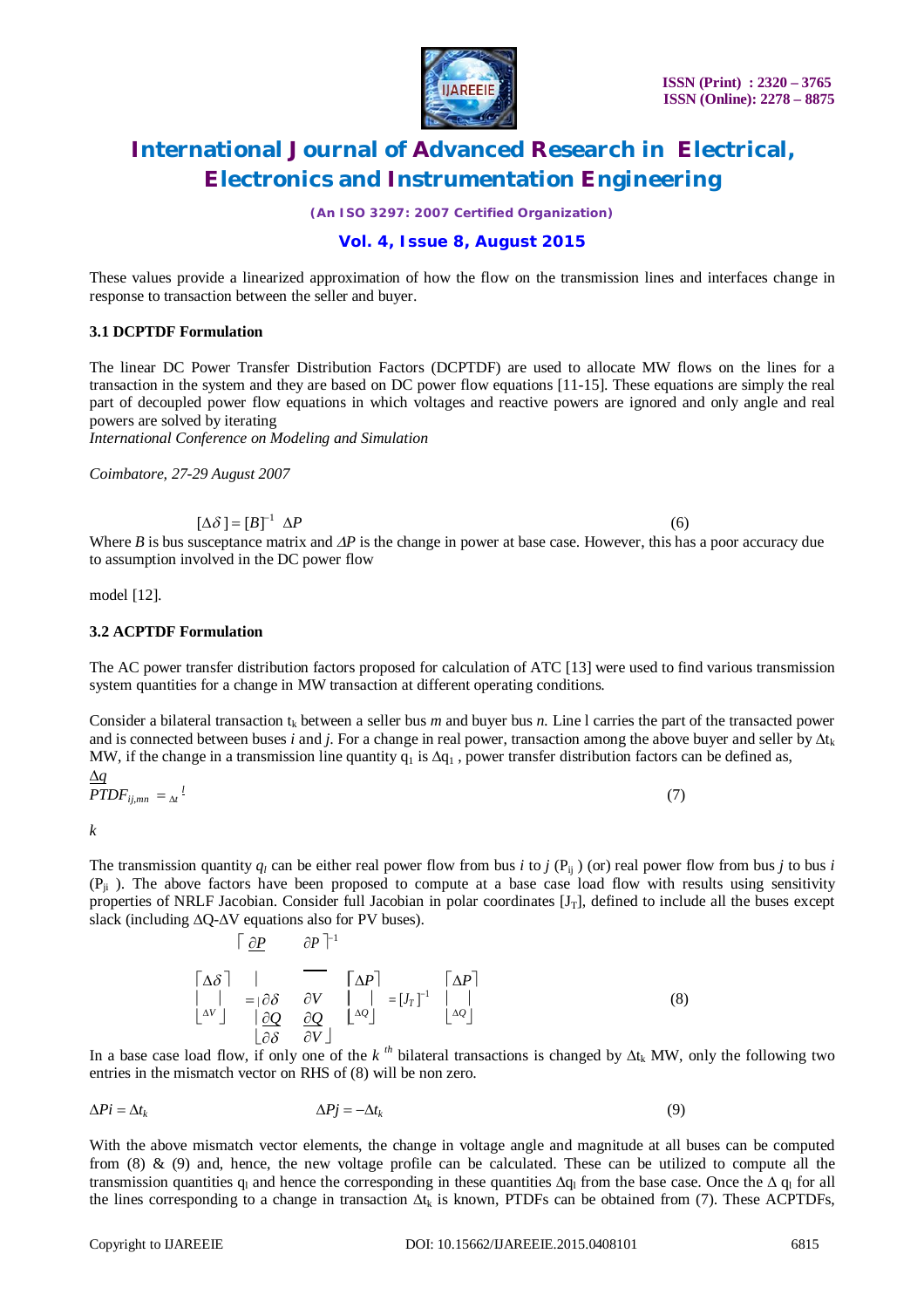

*(An ISO 3297: 2007 Certified Organization)*

### **Vol. 4, Issue 8, August 2015**

which are computed at a base load flow condition, have been utilized for computing change in transmission quantities at other operating conditions as well.

ACPTDF is also calculated for multilateral transaction in which group of sellers have a bilateral contract with group of buyers. The change in multilateral transaction can be assumed to be shared equally by each of the sellers and buyers. However, the transaction amount can be shared in any pre-decided ratio in a deregulated environment. The mismatch vector for the multilateral transactions will have non zero entries corresponding to the buyer and seller buses [16-20]. The rest of the procedure for calculation of ACPTDF will be the same as outlined above the bilateral transaction case.

#### **3.3 Contingency Selection**

The severity of the system loading under normal and contingency cases in an area or between areas can be described by a real power line flow Performance Index (PI) [25], as given below. *International Conference on Modeling and Simulation*

*Coimbatore, 27-29 August 2007*



Where  $P_{lm}$  is the real power flow and  $P_{lm}^{max}$  is the rated capacity of the line  $l$  -*m*, *n* is the exponent and w<sub>m</sub> is a real nonnegative weighing coefficient which may be used to reflect the importance of lines. PI will be small when all the lines are within their limits and reach a high value when there are overloads.

### **3.4 LOPTDF & OTDF formulation for ATC with line outage contingencies**

Line Outage Power Transfer Distribution Factor (LOPTDF) is a sensitivity measure of how a change in a line's status affects the flows on other lines in the system. When calculating PTDF values for interfaces that include contingent lines, the PTDF values calculated are actually refer to as an Outage Transfer Distribution Factor (OTDF). An OTDF is similar to PTDF, expect and OTDF provides a linearized approximation of the post-outage change in flow on a transmission line in response to a transaction between the seller and buyer [21-25]. The OTDF value is a function of PTDF values and LOPTDF values.

Consider the outage of a line connected between buses *r* and *s* having pre outage real

power flow  $P_{rs}$ <sup>o</sup> and  $P_{sr}$ <sup>o</sup> from bus *r* to bus *s* and bus *s* to bus *r* respectively. Let  $P_{ij, rs}$  be the post outage flow in a line connected between buses *i* and *j*. The change in the line flows can

be written as,

$$
\Delta P = P - P^{\circ}
$$
  
*ij, rs ij, rs ij* (11)

The Line Outage Power Transfer Distribution Factor (LOPTDF) can be defined as the ratio of *Pij, rs* to the real power flow transmitted in the line taken for outage and connected between the buses *r* and *s*.

| <i>LOPTDF</i><br>U, TS         | $=\Delta P$<br>ii.rs | $_{pO}$<br>rs                                                                                                                                         | (12) |
|--------------------------------|----------------------|-------------------------------------------------------------------------------------------------------------------------------------------------------|------|
|                                |                      | The OTDF value for line $i$ -j during outage of line $r$ -s is                                                                                        |      |
| $^{ODF}$ <i>ii</i> , <i>rs</i> |                      | $= P T D F_{ij,mn} + L OPT D F_{ij,rs} \times P T D F_{rs,mn}$<br>Then, for each line during each contingency, determine another transfer limit value | (13) |
|                                |                      |                                                                                                                                                       |      |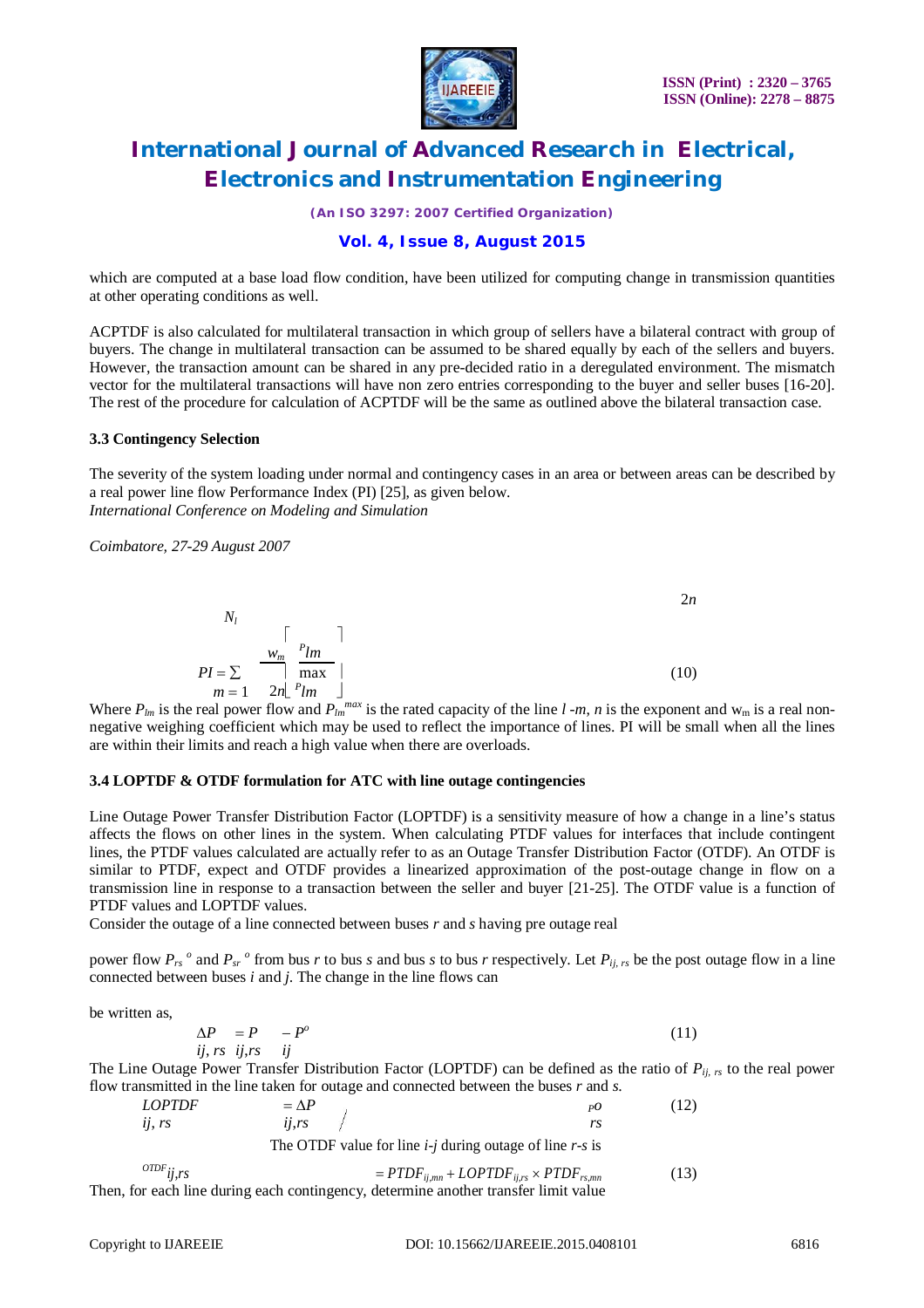

*(An ISO 3297: 2007 Certified Organization)*

**Vol. 4, Issue 8, August 2015**

 $(P_{ij}^{max} - P_{ij,rs})$  $\begin{array}{c} \hline \end{array}$  $^{OTDF}$ *ij*, *rs*  $\begin{array}{c} \hline \end{array}$  $T_{ii, rs} = \langle \alpha \text{ (infinite)} \rangle$  $|(-P^{max} - P)$ *ij ij*, *rs OTDF ij*, *rs*  $\mathbf{I}$ ;  $^{OTDF}$ *ij*,*rs* > 0  $\begin{array}{c} \hline \end{array}$ ; L  $OTDFii$ ,  $rs = 0$  (14)  $\mathbf{r}$  $;$   $OTDF$   $< 0$ *ij*, *rs*

ATC under a line outage condition, for the transaction between *m* and *n,* taking the line flow limit criteria into account can be determined as

$$
ATC_{mn,rs} = \min\{T_{ij, mn}, T_{ij,rs}\}, \, ij \in N_L \& rs \in N_{LC}
$$
\n(15)

Where,

 $N_{LC}$  is total number of line outage contingencies. *Pij, rs* is power flow on line *i-j* after outage of the line *r-s*.

J

*LOPTDFij,rs* are line outage power transfer distribution factor for line *i-j* when line *r-s* is out. *PTDFrs,mn* is power transfer distribution factor for line *r-s* outage and for transaction between bus *m* and bus *n. International Conference on Modeling and Simulation*

*Coimbatore, 27-29 August 2007*

### **IV. ALGORITHM**

The basic steps used for computing ATC for each transaction are as follows:

Step 1: Read the system input data.

Step 2: Run a base case load flow in CEED environment and determine the optimal settings of the generators [21].

Step 3: Consider wheeling transactions *(tk*).

Step 4: Compute AC power transfer distribution factors as per (7).

Step 5: Take transactions as variables, line flow, real and reactive power limits of generators as constraints and compute the feasible wheeling transactions.

Step 6: Dispatch the possible transactions and determine the ATC as per (2).

Step 7: Is any contingency analysis to be performed, then perform contingency analysis as per (10) and then proceed, otherwise go to step 10

Step 8: Calculate LOPTDF and OTDF as per (12) & (13)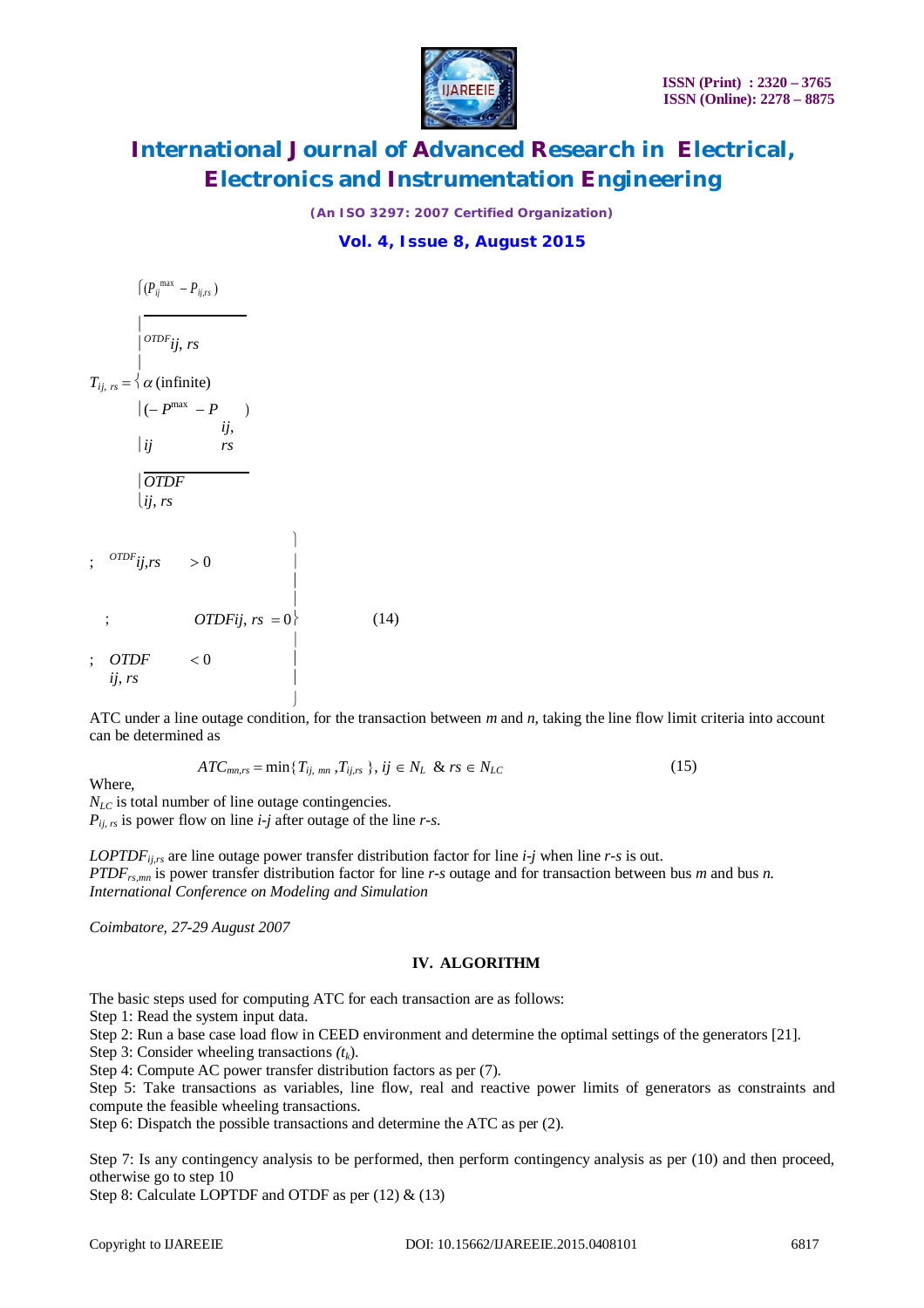

*(An ISO 3297: 2007 Certified Organization)*

### **Vol. 4, Issue 8, August 2015**

Step 9: Calculate ATC for line outage contingency case as per (15) Step 10: Is any other transaction has to be carried out, then consider the next transaction and go to step 4, otherwise proceed.

Step 11: Print the value ATC.

#### V. **SIMULATION RESULTS AND DISCUSSIONS**

The ATC determination is carried out for the simultaneous bilateral and multilateral transactions. The assessment of ATC using PTDF methods have been conducted on IEEE 30 bus and IEEE 118 bus systems by considering single area for normal and line outage mode operation under restructured environment. Thermal limit of each line is considered as a constraint and reactive power demand at load buses has been taken as constant. In the ATC determination, generator settings are obtained from CEED environment explained by the authors in [26-29]. The simulation studies are carried out on Intel Pentium IV, 2.66 GHz system in MATLAB environment. The results are compared with Power World Simulator (PWS) package. Some of the results are not possible to verify because of the limitation of PWS package. (For example multilateral transactions are not possible to perform using Power World Simulator).

The bus data, line data and CEED base case values of the test systems are taken from [21, 26]. In IEEE 30 bus system, two simultaneous bilateral transactions  $T_1$  (2-28) &  $T_2$  (5-23) and a multilateral transaction  $T_3$  (2, 11 - 28, 26) are considered and the results are given

in Table.1.

| Transaction  | Case     | <b>DCPTDF</b><br>method | <b>DCPTDF</b><br>method<br>(PWS) | <b>ACPTDF</b><br>method  | <b>ACPTDF</b><br>method<br>(PWS) | <b>LOPTDF</b><br>method  | <b>LOPTDF</b><br>method<br>(PWS) |
|--------------|----------|-------------------------|----------------------------------|--------------------------|----------------------------------|--------------------------|----------------------------------|
|              | A        | 23.65                   | 23.78                            | 24.82                    | 24.87                            | $\overline{\phantom{a}}$ |                                  |
| $T_1$ (2-28) | B        | 18.26                   | 18.04                            | $\overline{\phantom{a}}$ | ÷                                | 18.83                    | 18.34                            |
| $T_2$ (5-23) | A        | 16.25                   | 17.36                            | 19.35                    | 17.53                            |                          |                                  |
|              | $\bf{B}$ | 12.16                   | 13.53                            |                          | $\overline{\phantom{0}}$         | 14.18                    | 12.25                            |
| $T_3(2, 11)$ | A        | 15.56                   | $\overline{\phantom{a}}$         | 16.95                    | $\overline{a}$                   |                          |                                  |
| $-28, 26$    | B        | 11.35                   |                                  |                          | $\qquad \qquad \blacksquare$     | 12.23                    |                                  |

Table 1: ATC in MW-IEEE 30 bus system

*International Conference on Modeling and Simulation*

*Coimbatore, 27-29 August 2007*

In IEEE 118 bus system, three simultaneous bilateral transactions  $T_1$  (1-118),  $T_2$  (46-80) &  $T_3$  (49-100) and a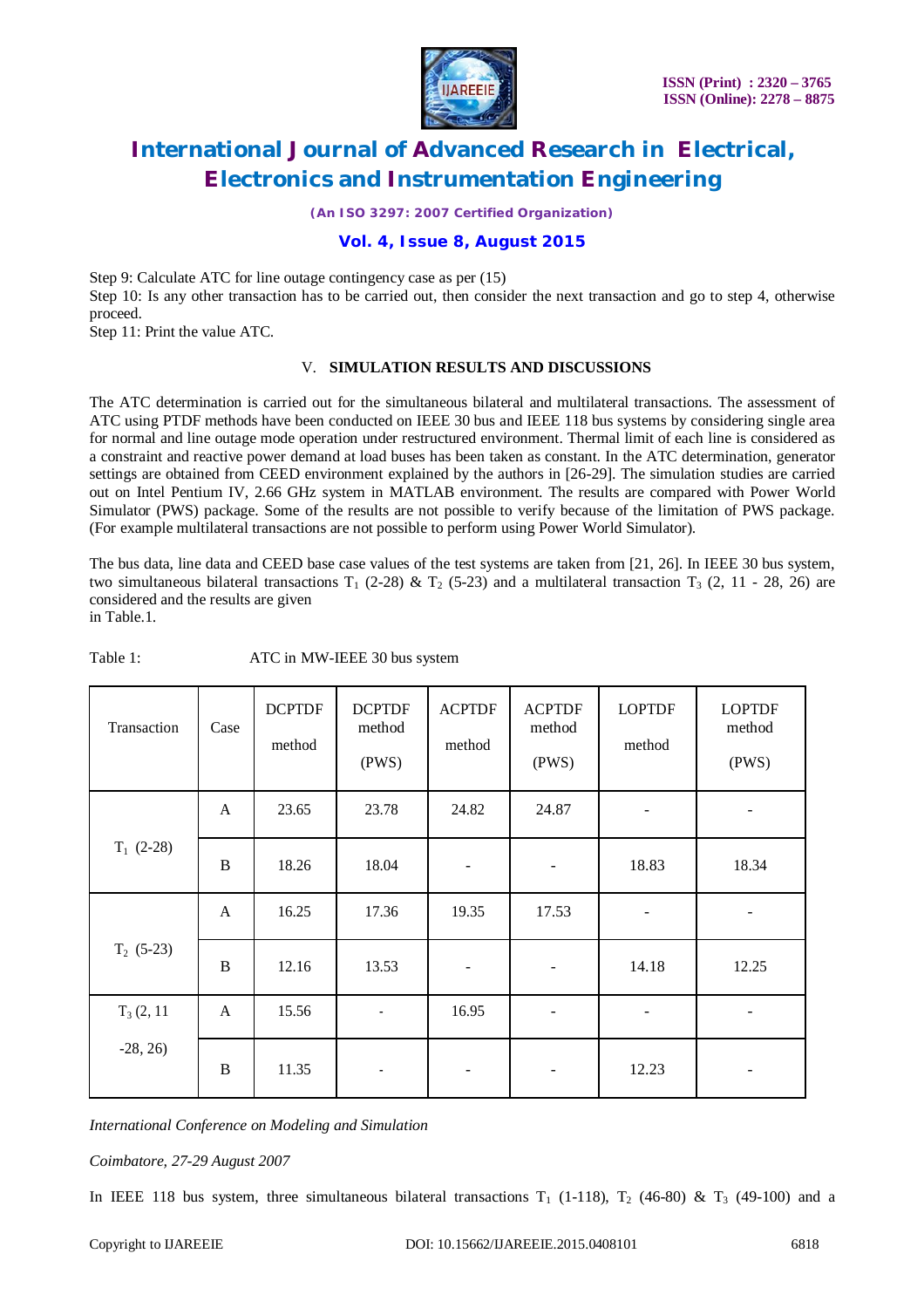

*(An ISO 3297: 2007 Certified Organization)*

**Vol. 4, Issue 8, August 2015**

multilateral transaction  $T_4$  (25, 59, 46 - 89, 100, 103, 111) are considered and the results are given in Table.2.

| Transaction                 | Case | <b>DCPTDF</b><br>method | <b>DCPTDF</b><br>method<br>(PWS) | <b>ACPTDF</b><br>method | <b>ACPTDF</b><br>method<br>(PWS) | <b>LOPTDF</b><br>method  | <b>LOPTDF</b><br>method<br>(PWS) |
|-----------------------------|------|-------------------------|----------------------------------|-------------------------|----------------------------------|--------------------------|----------------------------------|
| $T_1(1-118)$                | A    | 216.20                  | 216.96                           | 214.48                  | 212.34                           | $\overline{\phantom{a}}$ | $\sim$                           |
|                             | B    | 211.82                  | 212.29                           | $\blacksquare$          | $\overline{\phantom{a}}$         | 194.78                   | 193.11                           |
| $T_2(46-80)$                | A    | 425.22                  | 426.54                           | 363.42                  | 360.45                           |                          |                                  |
|                             | B    | 303.76                  | 305.52                           | $\blacksquare$          | $\qquad \qquad \blacksquare$     | 245.41                   | 243.41                           |
| $T_3(49-100)$               | A    | 440.68                  | 442.14                           | 395.37                  | 393.03                           | $\blacksquare$           | $\sim$                           |
|                             | B    | 308.54                  | 310.62                           | $\blacksquare$          | $\overline{\phantom{0}}$         | 256.47                   | 254.20                           |
| T <sub>4</sub> (25, 59, 46) | A    | 42.39                   |                                  | 51.07                   |                                  | $\blacksquare$           | $\sim$                           |
| $-89, 100,$<br>103, 111)    | B    | 12.46                   |                                  |                         |                                  | 14.79                    |                                  |

Table 2: ATC in MW-IEEE 118 bus system

For both the test systems, the ATC calculations are carried out in normal mode operation (case A) and (n-1) line contingency mode operation (case B).

In contingency mode operation, as per (18) outage of line 9-10 is considered for IEEE 30 bus system and outage of line 69-77 is considered for IEEE 118 bus system.

### VI. **CONCLUSION**

The ATC value serves as an important indicator of system performance. This paper presents the determination of ATC using Power Transfer Distribution Factors. ATC determination has been tested on two IEEE test systems with simultaneous bilateral and multilateral wheeling transactions. Line outage contingency is also considered. The obtained results are compared with Power World Simulator. For the various cases considered, the ATC determination using ACPTDF for the base case, LOPTDF for the line outage contingency are found to be more accurate.

### **REFERENCES**

<sup>1.</sup> Yog Raj Sood, Narayana Prasad Padhy and H.O.Gupta, "Wheeling of power under deregulated environment of a power industry – A bibliographical survey", IEEE Transactions on Power systems 17 (3) (2002) 870-878.